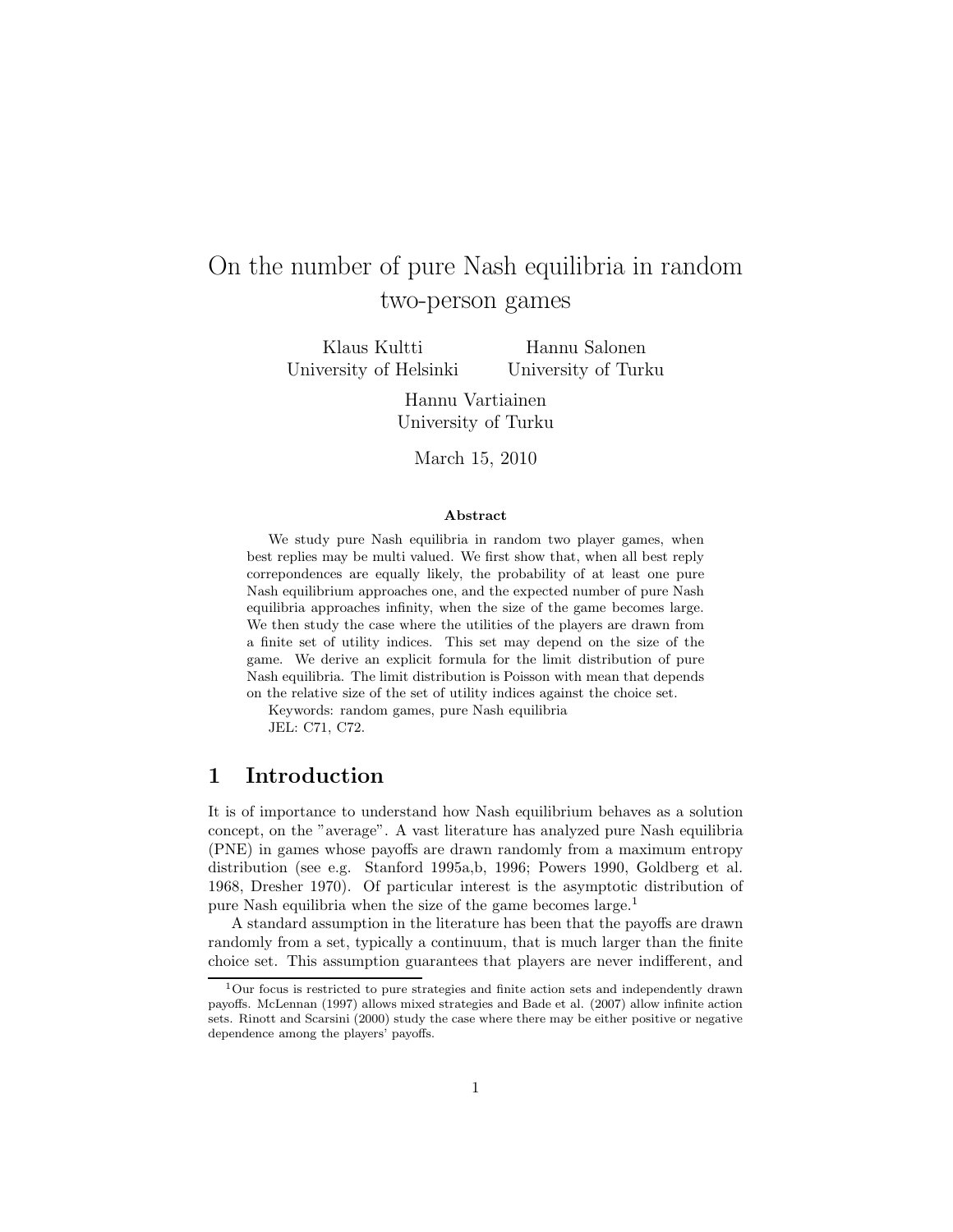that best responses are uniquely defined. This assumption simplifies the analysis remarkably.

However, we feel that possibility of multiple best responses should be accounted for. First, it can be argued that best reply correspondences are sufficient descriptions of games, at least as far as one is interested in solutions that depend only on best replies. If all best response correspondences are equally likely, then multiple best responses will materialize with positive probability (as is observed by looking at examples is standard game theory texts). Second, even if there are aspects in strategic interaction that are not captured by best reply correspondences alone, it is (arguably) not natural to think that - in a model where everything else is finite - there are infinitely many possible payoffs. This again leads to multiple best responses with positive probability.

We evaluate the likelihood pure Nash equilibria in random games where multiple best responses are allowed. Our focus is on random two-player matrix games where each player has  $K$  choices. We first show that, when all best reply correspondences are equally likely, the probability of at least one pure Nash equilibrium approaches one, and the expected number of pure Nash equilibria approaches infinity, when  $K$  becomes large.

The situation is more difficult, however, when randomness concerns the underlying utilities. To model this, we let the payoffs of the players be drawn independently from a finite set of utility indices. Letting the cardinality of the set of utilities,  $f(K)$ , depend on K in such a way that  $f(K)/K$  approaches some real number  $r$  as  $K$  becomes large, the probability of indifferences does not vanish even in the limit.

The standard result when the utility indices are drawn from a continuum is that the distribution of pure Nash equilibria converges to the Poisson distribution with mean  $1$  as  $K$  becomes large. This, however, does not hold when utilities are drawn from a set of  $f(K)$  indices. Our main finding is that the limit distribution of pure Nash equilibria converges to Poisson with mean

$$
\left(\frac{1/r}{1-e^{-1/r}}\right)^2.
$$

Since this number converges to 1 as  $r$  tends to infinity, our result can be interpreted as a generalization of the previous findings. Our result requires new combinatorial argument that takes into account the dependency between possibly of multiple best responses; the existence of a pure Nash equilibrium in one row (column) affects the probability - but does not rule out the possibility that there is another pure Nash equilibrium in the same row (column).

The paper is organized as follows. The notation is given in Section 2. In the rest of the paper, we characterize the distribution of the number of equilibria and give the expected number of pure Nash equilibria, as the number of pure strategies goes to infinity.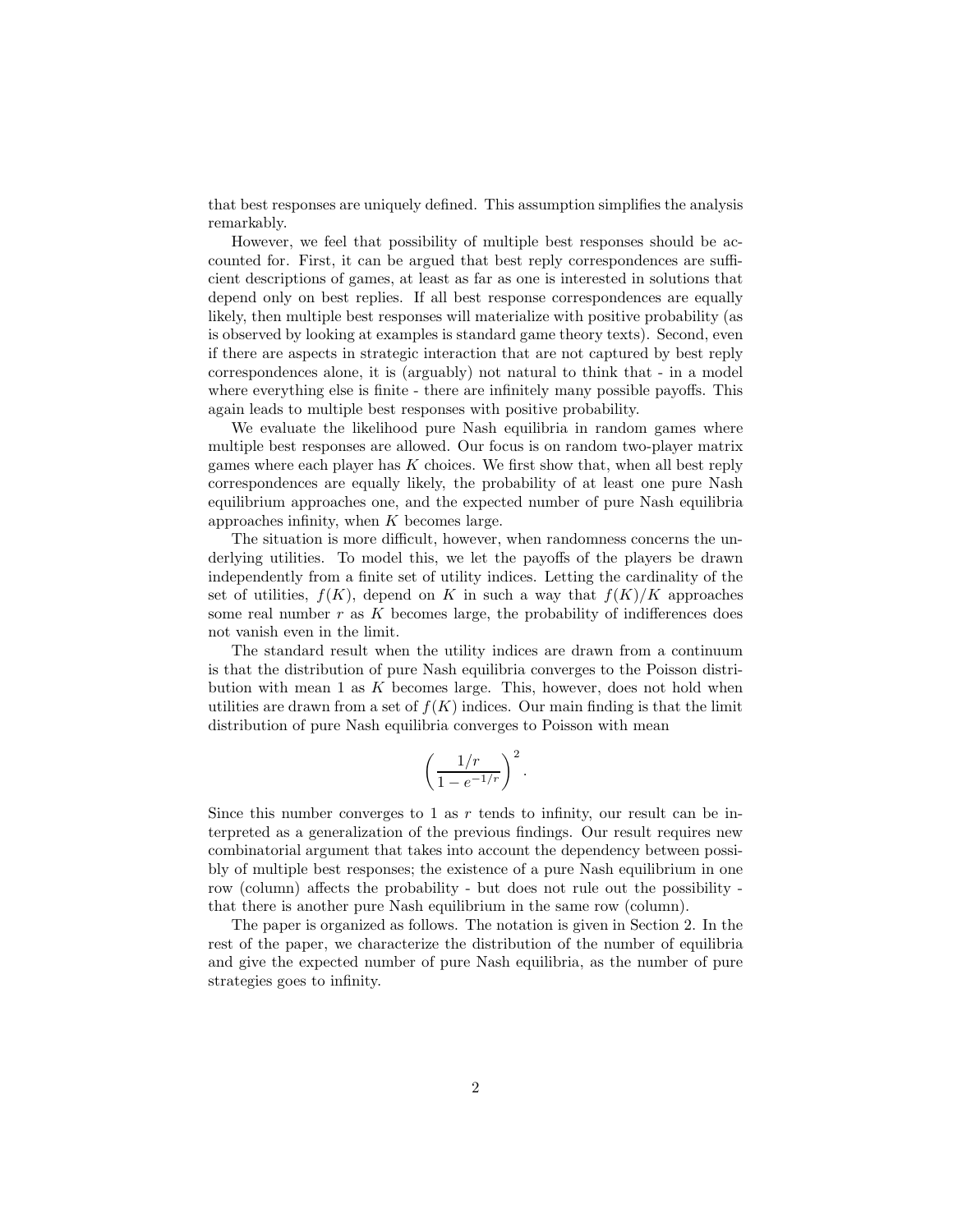## 2 Preliminaries

There are two players, the row player and the column player, playing a  $K \times K$ matrix game. Now we define the concepts of a *payoff matrix* and a *best response* matrix of the column player. By swapping the roles of rows and columns, the definitions below apply also to the row player.

A payoff matrix of the column player defines a utility index for all action pairs  $(i, j) \in \{1, ..., K\}^2$ 

$$
U = \left[ \begin{array}{ccc} u_{11} & \cdots & u_{1K} \\ \vdots & & \vdots \\ u_{K1} & \cdots & u_{KK} \end{array} \right].
$$

Given a payoff matrix  $U$ , denote the induced best response matrix by

$$
B(U) = \left[ \begin{array}{cccc} b_{11}(U) & \cdots & b_{1K}(U) \\ \vdots & & \vdots \\ b_{K1}(U) & \cdots & b_{KK}(U) \end{array} \right],
$$

where

$$
b_{ij}(U) = \begin{cases} 1, & \text{if } u_{ij} \ge u_{ij'}, \quad \text{for all } j' = 1, \dots, K, \\ 0, & \text{otherwise.} \end{cases}
$$

Note that at least one element in a row of a best response matrix must be equal to one. If U is random, then  $B(U)$  is random.

Given two best payoff matrices  $U$  and  $U'$  of the row player and the column player, respectively, an action pair  $(i, j) \in \{1, ..., K\}^2$  forms a pure Nash equilibrium (PNE) if and only if

$$
b_{ij}(U)b_{ij}(U')=1.
$$

If the value of a function  $\phi$  is dependent on a random variable x, we denote by  $E_x\phi(x)$  the expected value of the function.

#### 2.1 Random best reply matrices

Two games with the same players and the same strategy sets are best reply equivalent if they induce the same best response matrices. Note that all games in the same equivalence class have the same PNE. Given an equivalence class of games, we may take the corresponding best reply matrices (one for each player) as representing this class, since best reply matrices can of course be interpreted as payoff matrices. In this section we draw equivalence classes from a uniform distribution, for each number  $K$  of actions. We determine the limit probability that the chosen equivalence class of games has  $k$  PNEs as  $K$  goes to infinity.

Proposition 1 Suppose that a best reply equivalence class is drawn from the uniform distribution over all equivalence classes, given  $K$ . The probability that a game in this class possesses exactly k PNEs, for  $k = 0, 1, \ldots$ , goes to zero as K goes to infinity.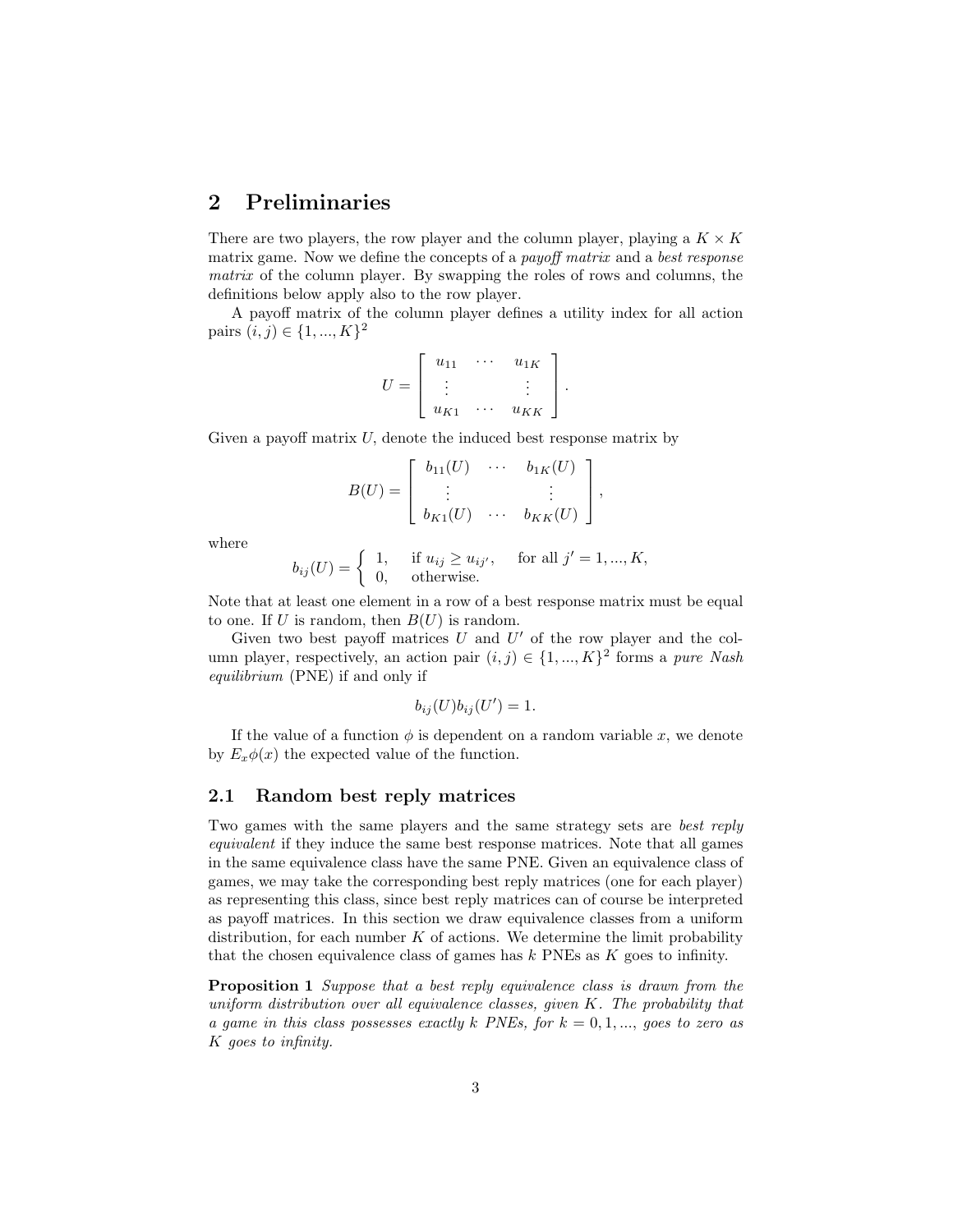**Proof.** Assume first that  $f(K) = 2$  for all K. We may assume w.l.o.g. that 0 and 1 are the possible utility values. Let us call this situation as a  $0 - 1$  game. First we claim that, as K becomes large, there is a row (column) in the payoff matrix of the column (row) player that contains only 0s with probability zero. To verify this, note that the probability of there being no such row (column) is

$$
\left(1-\frac{1}{2^K}\right)^K.
$$

To see that this goes to 1 as  $K$  becomes large, observe that

$$
\left(1 - \frac{1}{2^K}\right)^K = \left[\left(1 - \frac{1}{2^K}\right)^{2^K}\right]^{K/2^K},
$$

and that

$$
\ln\left(1-\frac{1}{2^K}\right)^K = \frac{K}{2^K}\ln\left(1-\frac{1}{2^K}\right)^{2^K}
$$

goes to zero as K grows to infinity. This proves the claim.

As a consequence of the previous claim, when  $K$  becomes large, each row (column) of the column (row) player's best response matrix has at least one 1 with probability one. This implies that the payoff matrix of a  $0 - 1$  game coincides with probability one with the best response matrix. Since payoffs are randomly drawn, it follows that the distribution of  $0 - 1$  payoff matrices also reflects almost surely the distribution of random best responses matrices.

Now let  $f(K) \geq 2$ . By the observation made in the previous paragraph, a game with random best response matrices has  $k$  PNEs with the same probability as a game of random  $0-1$  payoffs has k PNEs with payoffs  $(1, 1)$ . Since the utility indices of a  $0 - 1$  game are drawn independently from the set  $\{0, 1\}$ , an event "strategy  $(x, y)$  induces payoffs  $(1, 1)$ " is a Bernoulli trial that is independent of x and y, and has success probability  $1/4$ . The probability that there exist exactly  $k = 0, 1, ...$  such PNEs is binomially distributed, and equals

$$
\left(\begin{array}{c} K^2 \\ k \end{array} \right) \left(1-\frac{1}{4}\right)^{K^2-k} \left(\frac{1}{4}\right)^k = \frac{K^2!}{(K^2-k)!k!} \left(\frac{3}{4}\right)^{K^2-k} \left(\frac{1}{4}\right)^k.
$$

This number goes to zero as K goes to infinity.  $\blacksquare$ 

An immediate corollary of the previous proposition is that the probability of there being exactly 0 PNEs goes to zero as  $K$  becomes large.

Corollary 2 Suppose that a best reply equivalence class is drawn from the uniform distribution over all equivalence classes, given K. The probability that a game in this class possesses at least one PNE goes to one as K goes to infinity.

Since there is no cluster point in the distribution of the number PNEs as K becomes large, no sequence of expected number of PNEs can converge to a finite number.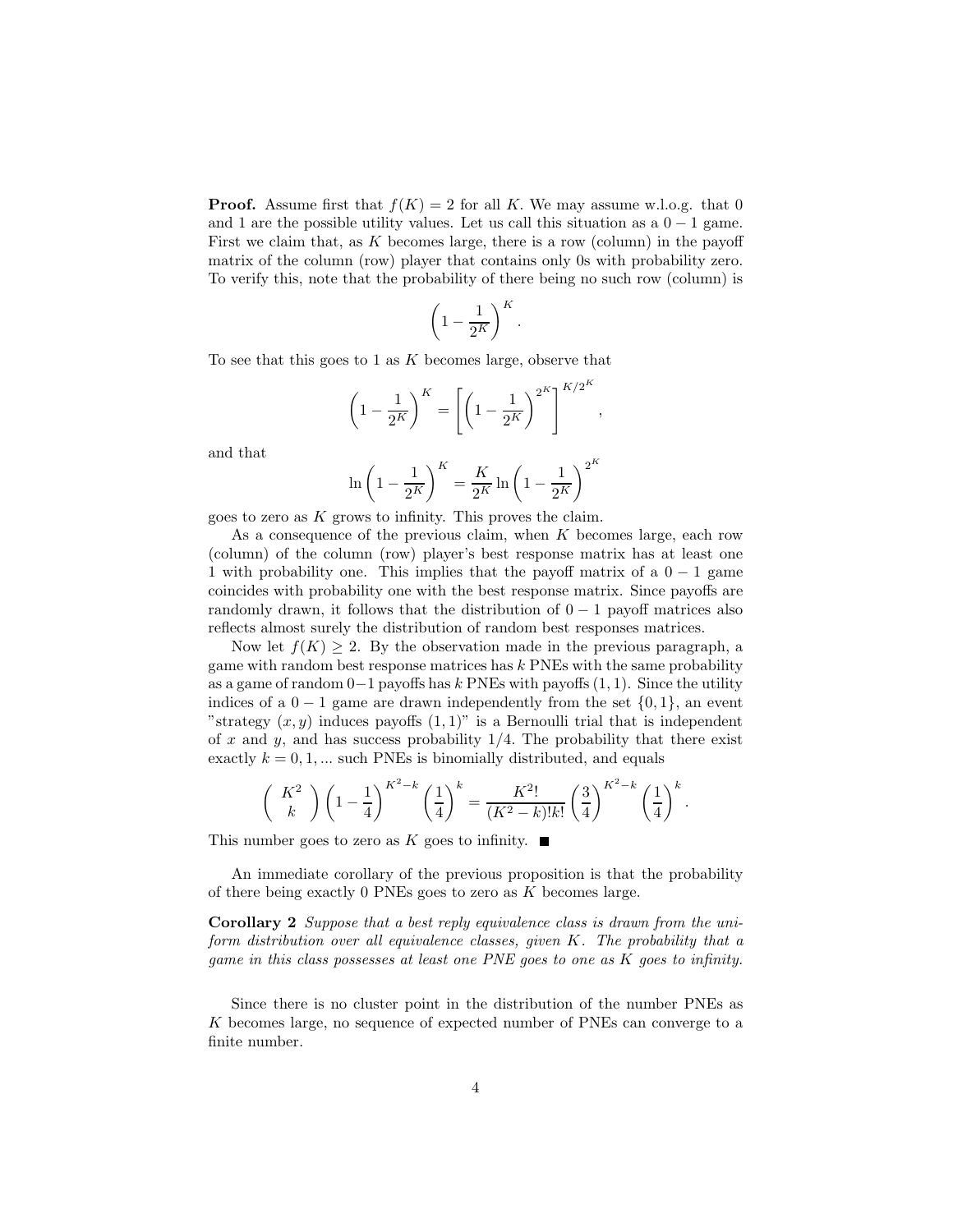Corollary 3 Suppose that a best reply equivalence class is drawn from the uniform distribution over all equivalence classes, given K. The expected number of PNEs goes to infinity as K goes to infinity.

## 3 Random payoff matrices

In this section, we let the utility indices be the primitive of the model. We assume that the players payoffs are drawn independently and uniformly from the set  $\{1/f(K),..., 1\}$ , where  $f(K)$  is a natural number. We also assume that there is a nonnegative real number  $r$  such that

$$
\lim_{K \to \infty} \frac{f(K)}{K} = r.
$$

First we observe the following lower bound on the number of pure PNEs in the limit game. When payoffs for a  $K \times K$  game are taken from the set  $\{1/f(K), \ldots, 1\}$ , the best possible PNE is the one with payoffs  $(1, 1)$ . Our result says that the distribution of number of such best equilibria is approximately Poisson with mean  $1/r^2$  as K is large.

**Proposition 4** The number of PNE with payoffs  $(1,1)$  is Poisson distributed with mean  $1/r^2$  as K goes to infinity.

**Proof.** Fix  $r > 0$ . The probability that an action profile results in payoffs  $(1, 1)$ gets arbitrarily close to  $1/r^2K^2$  as K grows. The probability of payoffs  $(1, 1)$  for a given action profile is independent of the realization of the payoffs for other action profiles. For a large fixed  $K$ , the number of action profiles with payoffs  $(1, 1)$  is approximately binomially distributed with success probability  $1/r^2 K^2$ . The number of trials is  $K^2$  and so  $K^2 \cdot (1/r^2 K^2) = 1/r^2$ . By the well-known approximation theorem, the limit distribution is Poisson with mean  $1/r^2$ .

As a corollary of the previous proposition it follows that the probability of at least one PNE with payoffs  $(1, 1)$  converges to  $1 - e^{-1/r^2}$  as K becomes large. However, for all  $K$  there is also a positive probability that a PNE materializes with payoffs strictly lower than 1. As long as  $r > 0$ , this probability does not vanish when  $K$  becomes large, and it needs to be taken into account when evaluating the distribution of PNEs.

Let U be a payoff matrix of, say, the *column player* in a  $K$ -game. Denote the proportion of *rows* in which he has  $n$  best responses of all rows by

$$
\alpha^{K}(n:U) = \frac{\sum_{i} I\left\{\sum_{j} b_{ij}(U) = n\right\}}{K}
$$
, for all  $n = 1, ..., K$ .

Also denote the proportion of *columns* in which the column player has m best responses of all columns by

$$
\beta^{K}(m:U) = \frac{\sum_{j} I\{\sum_{i} b_{ij}(U) = m\}}{K}, \text{ for all } m = 1, ..., K.
$$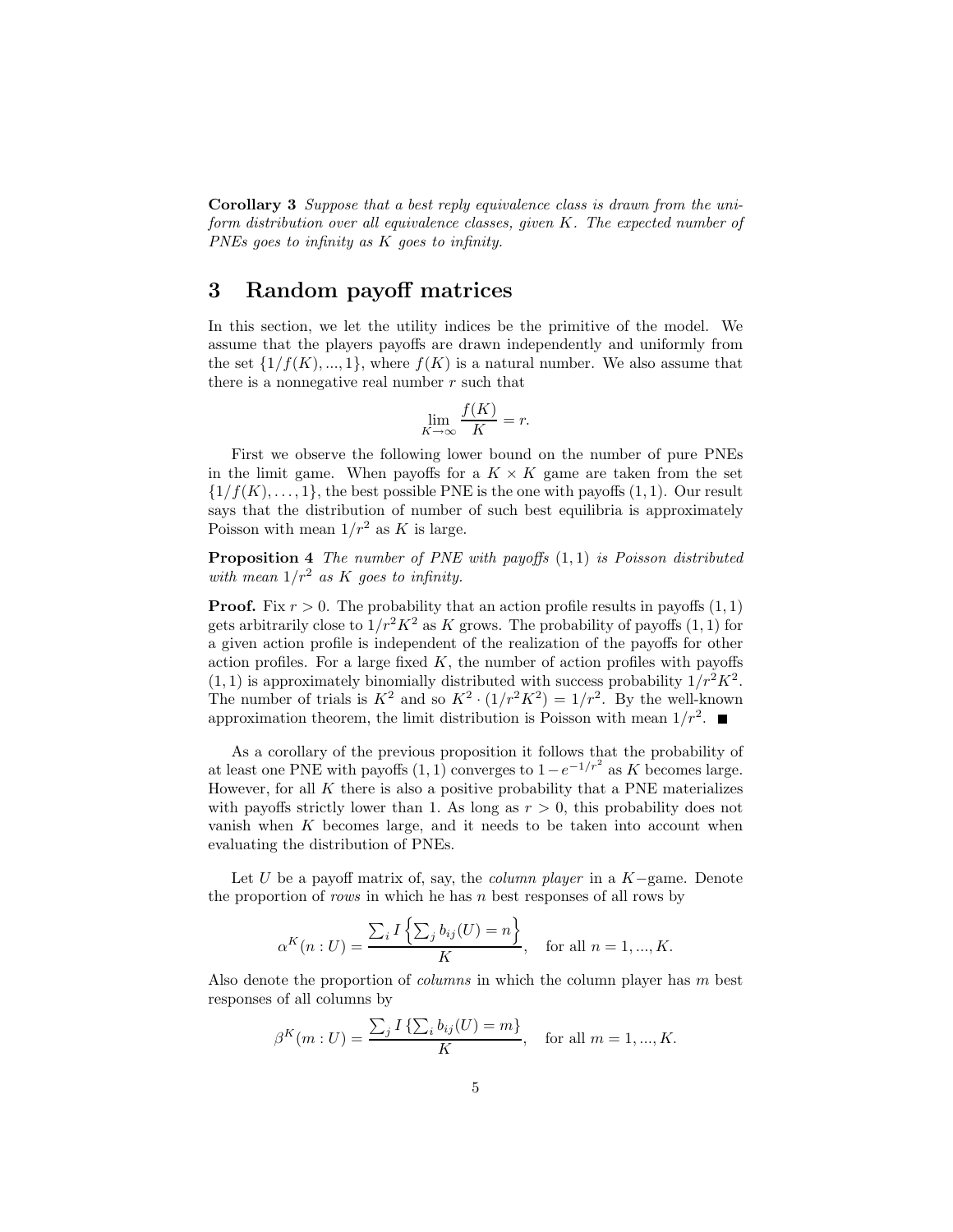Since the payoff matrix U is a random variable,  $\alpha^{K}(m:U)$  and  $\beta^{K}(m:U)$  are random variables.

Similarly, by changing the roles of columns and rows, if U is a payoff matrix of the row player in a K–game, then  $\alpha^{K}(n : U)$  reflects the proportion of *columns* in which the row player has n best responses and  $\beta^{K}(m:U)$  the proportion of rows in which the row player has m best responses.

Since the total number of best responses of a player is independent on whether one counts them on the basis of columns or of rows, the average number of best responses in a row or in a column is the same. Given  $U$ , denote this average by

$$
\mu^{K}(U) := \sum_{m=1}^{K} \alpha^{K}(n : U)n = \sum_{m=1}^{K} \beta^{K}(m : U)m.
$$
 (1)

Define

$$
\bar{\mu} = \frac{1/r}{1 - e^{-1/r}}.
$$

**Lemma 5**  $\mu^K(U)$  converges to  $\bar{\mu}$  as K goes to infinity.

Proof. The probability that the number of, say, the column player's best responses in a row is  $n$  is the probability that  $n$  actions generate the same payoff  $v$  times the probability that all other actions generate lower payoffs, given  $v$ . Since the distribution over the set  $\{1/f(K), 2/f(K), ..., 1\}$  is uniform, we have, under given  $K$ ,

$$
E_U \alpha^K (n:U) = \sum_{v=1}^{f(K)} \binom{K}{n} \left(\frac{1}{f(K)}\right)^n \left(\frac{v-1}{f(K)}\right)^{K-n}
$$

$$
= \binom{K}{n} \left(\frac{1}{f(K)}\right)^n \sum_{x=1}^{f(K)} \left(1 - \frac{v}{f(K)}\right)^{K-n},
$$

where the second equality follows by reversing the order of summation. Letting K become large,

$$
\lim_{K} E_{U} \alpha^{K} (n : U) = \lim_{K} \frac{1}{n!} \left( \frac{K}{f(K)} \right)^{n} \sum_{v=1}^{f(K)} \left( 1 - \frac{v}{f(K)} \right)^{K-n}
$$

$$
= \frac{\sum_{v=1}^{\infty} e^{-v/r}}{r^{n} n!}
$$

$$
= \frac{e^{-1/r}}{(1 - e^{-1/r}) r^{n} n!},
$$

where the second equality follows by taking a component wise limit of the summation. Since best responses in distinct rows of the column player are independently distributed, it follows, by the law of large numbers, that

$$
\lim_{K} \alpha^{K}(n:U) = \lim_{K} E_{U} \alpha^{K}(n:U), \text{ for all } n.
$$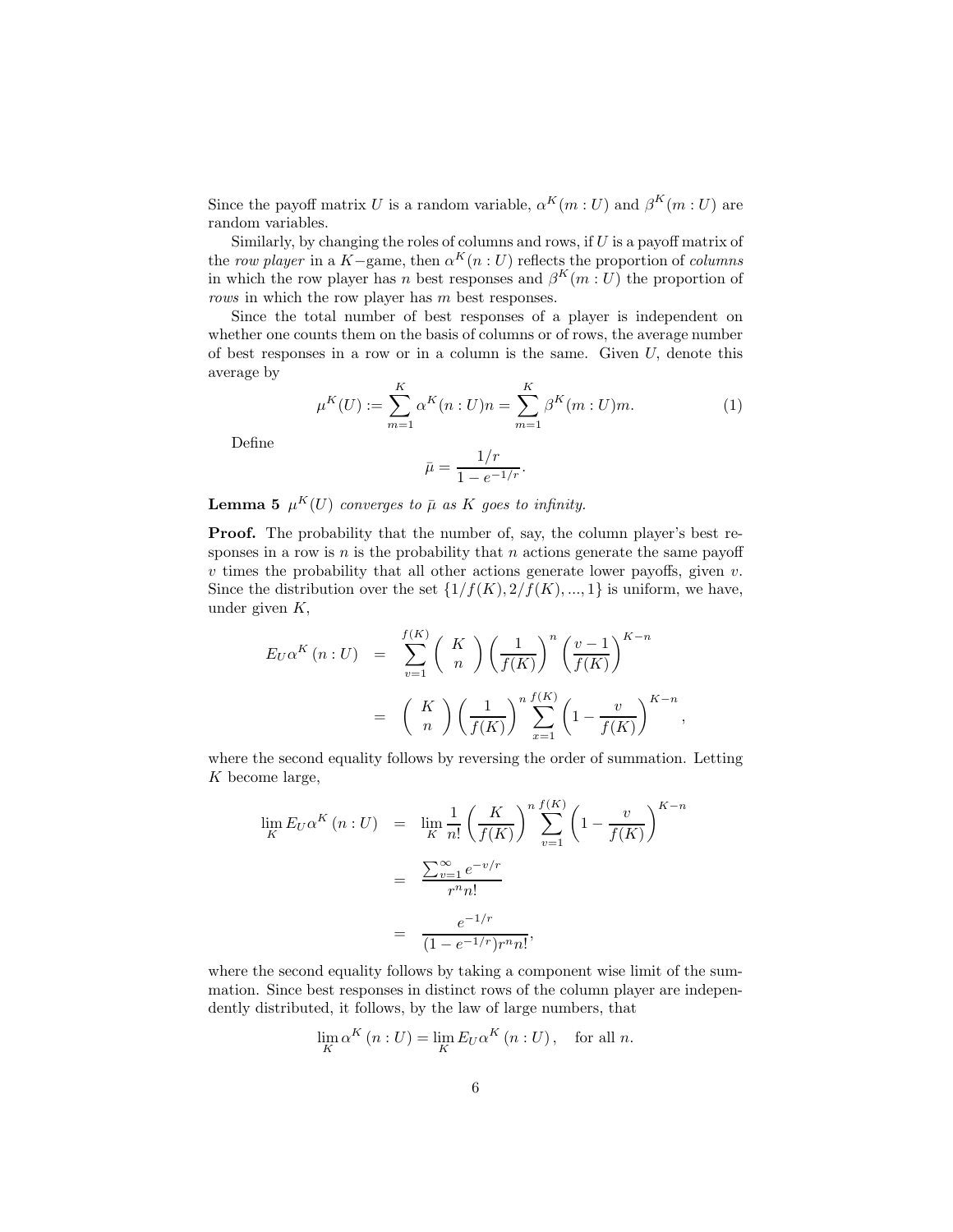Thus

$$
\lim_{K} \mu^{K}(U) = \lim_{K} \sum_{n=1}^{f(K)} n\alpha^{K}(n:U)
$$

$$
= \sum_{n=1}^{\infty} \frac{ne^{-1/r}}{(1 - e^{-1/r})r^{n}n!}
$$

$$
= \frac{e^{-1/r}/r}{1 - e^{-1/r}} \sum_{n=1}^{\infty} \frac{1}{r^{n-1}(n-1)!}
$$

$$
= \frac{1/r}{1 - e^{-1/r}},
$$

where the final equality follows from noting that  $\sum_{n=1}^{\infty} [r^{n-1}(n-1)!]^{-1}$  is a Taylor expansion of  $e^{1/r}$ .

**Lemma 6** Let  $\theta_K(k)$  be the probability that a randomly selected column of a K-matrix contains k PNEs. Then

$$
\lim_{K \to \infty} K \cdot \theta_K(k) = \begin{cases} \bar{\mu}^2, & \text{if } k = 1, \\ 0, & \text{if } k > 1. \end{cases}
$$
 (2)

Proof. Fix an arbitrary column. Let there be m column player's best responses and n row player's best responses in this column. Since each allocation of the given  $m$  and  $n$  best responses in the column is equally likely, the number  $k \leq \max\{m, n\}$  of PNEs in the column is hypergeometrically distributed. The probability  $\eta_K\left(k:m,n\right)$  of  $k$  PNEs is

$$
\eta_K(k:m,n) = \frac{\binom{m}{k}\binom{K-m}{n-k}}{\binom{K}{n}}
$$

$$
= \frac{m!n!}{(m-k)!(n-k)!} \frac{(K-n)!(K-m)!}{K!(K-m-n+k)!}.
$$

As  $K$  becomes large,

$$
\lim_{K} K \cdot \eta_K(k : m, n) = \begin{cases} mn, & \text{if } k = 1, \\ 0, & \text{if } k > 1. \end{cases} \tag{3}
$$

By definition,

$$
\theta_K(k) = E_{m,n} \eta_K(k:m,n).
$$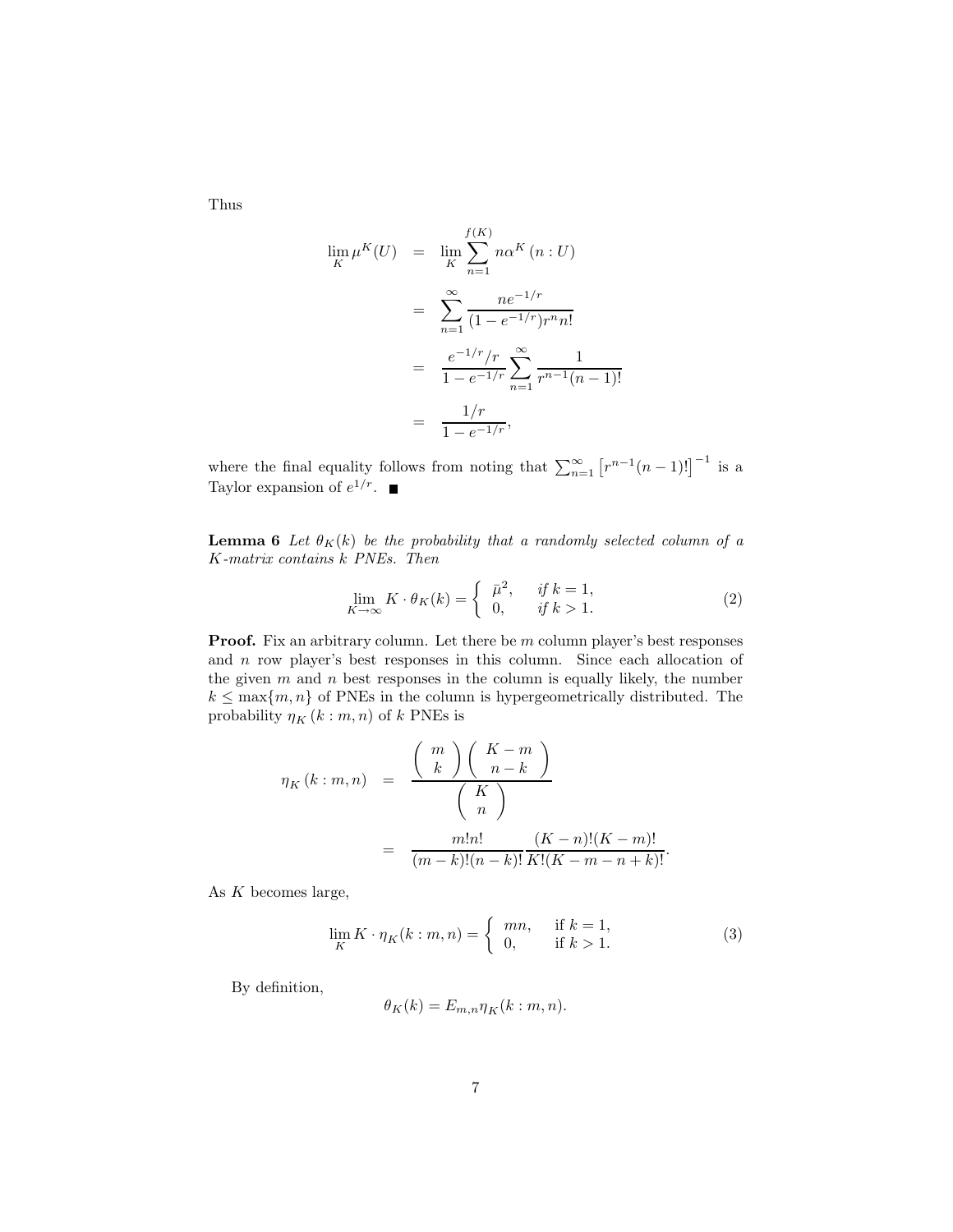Since the column player's and the row player's best responses are independently distributed, n and m are independent random variables. Hence, by  $(3)$ ,

$$
\lim_{K} K \cdot \theta_K(k) = \begin{cases} \lim_{K} \left( E_U \sum_n \alpha^K(n:U)n \right) \left( E_U \sum_m \beta^K(m:U)m \right), & \text{if } k = 1, \\ 0, & \text{if } k > 1. \end{cases}
$$

By (1) and Lemma 5, (4) implies (2).  $\blacksquare$ 

**Proposition 7** The number of PNEs is Poisson distributed with mean  $\bar{\mu}^2$  as K goes to infinity

**Proof.** Let K be large so that, by the law of large numbers,  $\beta^{K}(\cdot : U)$  can be interpreted as the empirical distribution of a K-sequence of independent trials drawn from the distribution  $\beta^{K}(\cdot : U)$  itself. Because of this independency,  $K \cdot \theta_K(k)$  approximates the expected number of columns that contain exactly k PNE. By Lemma 6, this expectation is close to zero for all  $k > 1$ . Hence any column contains almost surely at most one Nash equilibrium, and, counting on the basis of columns, the existence of a PNE in a column can be interpreted as an independent Bernoulli trial with success rate  $\theta_K(1)$ . This means that the total number of PNEs is binomially distributed with success rate  $\theta_K(1)$ . By the standard approximation result, Lemma 6 implies that the number of PNE is Poisson distributed with mean equal to  $\lim_K K \cdot \theta_K(1) = \bar{\mu}^2$ .

Thus, in the limit, the expected number of PNE is

$$
\bar{\mu}^2 = \left(\frac{1/r}{1 - e^{-1/r}}\right)^2
$$

and the probability of at least one PNE is

$$
1 - e^{-\bar{\mu}^2} = 1 - e^{-[r(1 - e^{-1/r})]^{-2}}.
$$

For example, when the number of utility indices grows with the same speed as the number of choices, i.e.  $r = 1$ , the expected number of Nash equilibria in the limit is  $(1-e^{-1})^{-2} \approx 2.502$  and the probability of at least one PNE is  $1 - e^{-\left(1 - e^{-1}\right)^{-2}} \approx 0.329.$ 

Since

$$
\lim_{r \to \infty} \frac{1/r}{1 - e^{-1/r}} = 1,
$$

Proposition 7 implies the following classic result (see e.g. Goldberg et al., 1968; Powers, 1990; Stanford, 1995a,b): when payoffs are drawn from a set that is much (infinitely times) larger than the set of choices, the number of pure PNE is Poisson distributed with mean 1 as the set of choices becomes large. Conversely,

$$
\lim_{r \to 0} \frac{1/r}{1 - e^{-1/r}} = \infty
$$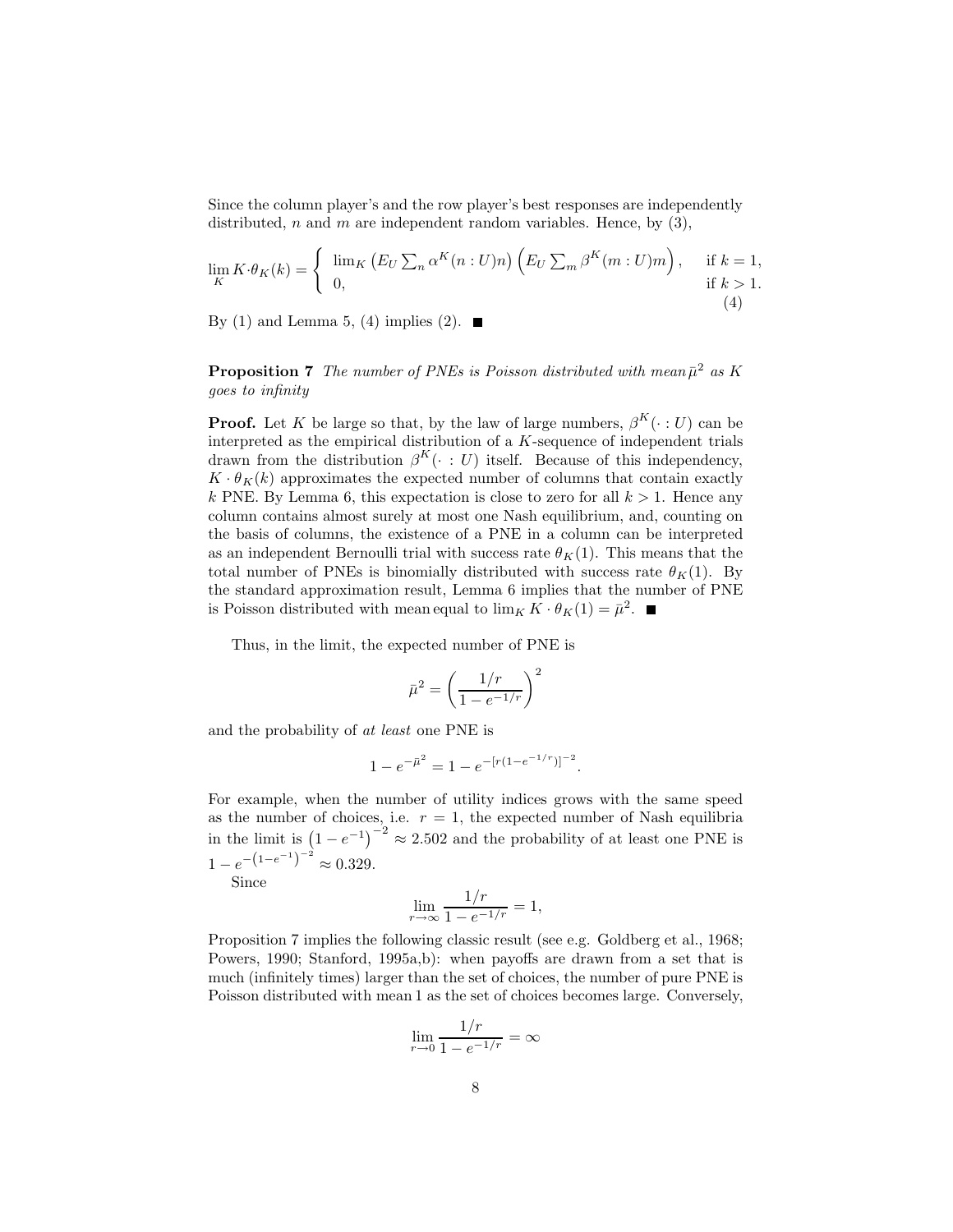implies that when payoffs are drawn from a set that is small relative to the size of the game the number of PNE approaches infinity, a result parallel to Proposition 4.

Note also that the ratio between Poisson mean  $r^{-2}$  in Proposition 4 - the lower bound of the expected number of equilibria - and the Poisson mean  $\bar{\mu}^2$  in Proposition 7, i.e.

$$
\left(\frac{1}{1 - e^{-1/r}}\right)^2
$$

tends to one as r goes to 0, reflecting the fact that when the set of utility indices is small relative the size of the game, most of the PNE are with maximal payoffs.

## 4 A note on the limit game

The natural limit game when  $K$  increases without limit is the one in which both players have  $\mathbb{N} = \{0, 1, \ldots\}$  as their strategy sets. If  $f(K)$  increases without limit as well, then the uniform distribution over  $\{1/f(K), \ldots, 1\}$  weakly converges to the uniform distribution over [0, 1]. Assume indeed that the strategy sets are  $\mathbb N$ and payoffs to both players and to each strategy pair are *i.i.d.* draws from the uniform distribution over  $[0, 1]$ . In this game there are no pure Nash equilibria with probability 1. To see this, note that player  $i = 1, 2$  gets utility strictly less than 1 from every strategy pair with probability 1. Hence a Nash equilibrium  $(b, b)$  should be such that player  $i = 1$ , say, gets equilibrium payoff  $y < 1$ . But with probability one he gets payoff  $x > y$  from some other action  $b' \neq b$ . This is one reason why the limit results are of interest: if there were pure Nash equilibria in the limit game, then such an equilibrium might qualify as an approximate solution to a large but finite matrix game.

## References

- [1] Bade, S., Haeringer, G., and L. Renou (2007), More strategies, more Nash equilibria, Journal of Economic Theory 135, pp 551-557
- [2] Dresher, M. (1970), Probability of a pure Nash equilibrium point in nperson games. J. Combinat. Theory 8, pp. 134–145.
- [3] Goldberg, K., Goldman, A. and M. Newman (1968), The probability of an equilibrium point. J. Res. Nat. Bur. Stand. U.S.A. 72B, pp. 93–101.
- [4] McLennan, A. (2005), The Expected Number of Nash Equilibria of a Normal Form Game, Econometrica 73, pp 141-174.
- [5] Nash, J. (1951), Noncooperative games. Ann. Math. 54, pp. 286–295.